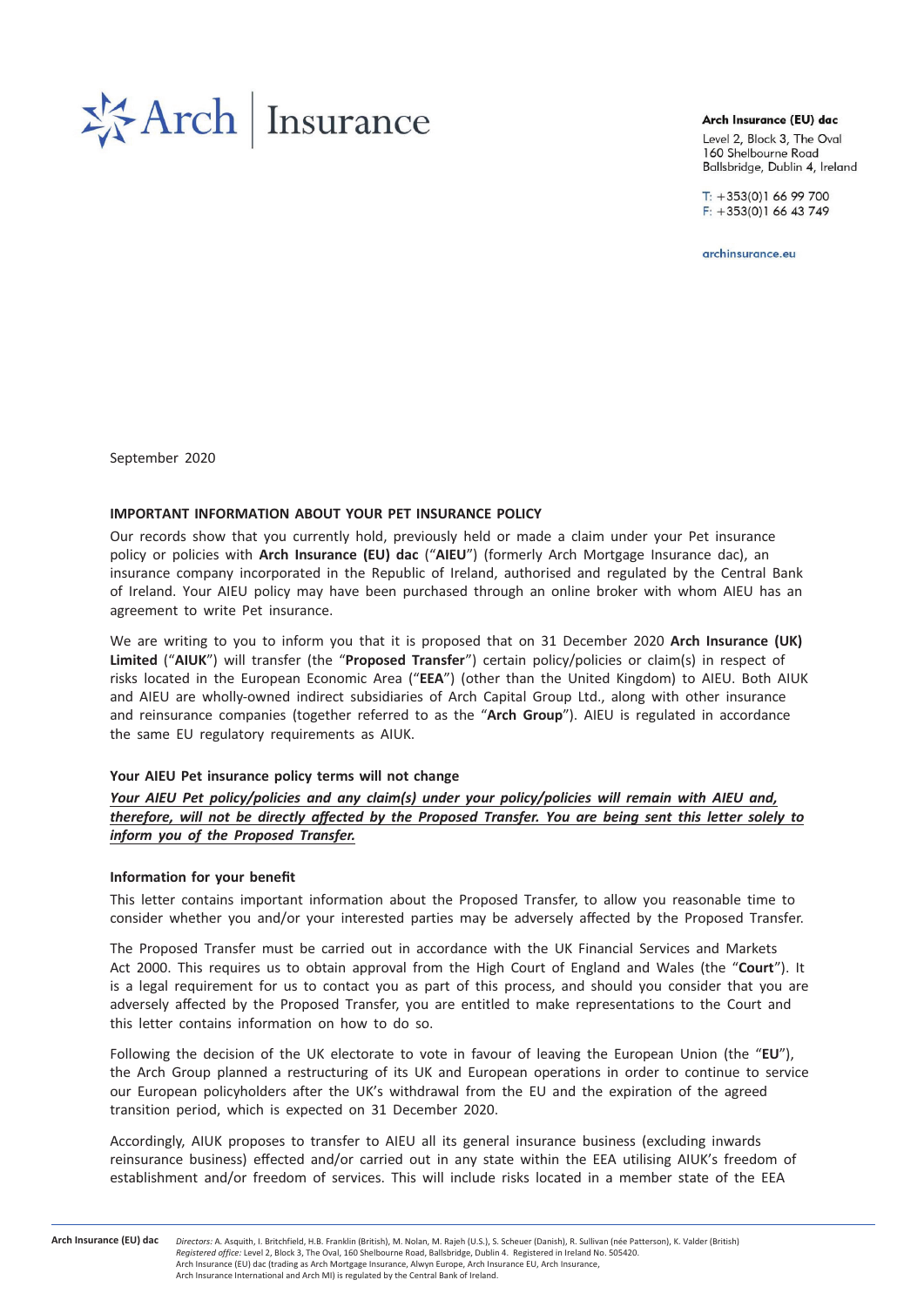(other than the UK) as well as AIUK policies held by policyholders established or resident in an EEA state (other than the UK).

If you have been sent this letter because you are making or have made a claim under your AIEU Pet policy, then nothing in this letter should be deemed to be an acknowledgment or acceptance of the validity of your claim or of any liability of AIEU in relation to that claim (and, in particular, any reservation of rights which if issued shall remain fully reserved) or the validity of your policy (including where such policy has been voided).

The Proposed Transfer will have no effect on:

- the terms and conditions of your cover;
- the amount of your premium;
- the duration of your policy or policies;
- the way your policy is administered; or
- your ability to pursue or make any claim under your policy or policies, or the way any claims you have made or may make under your policy or policies are handled.

## Protection of your interests

The legal approval process for the Proposed Transfer to AIEU is designed to help safeguard your interests.

- The Court must approve the Proposed Transfer for it to go ahead. The Court will consider whether the Proposed Transfer will adversely affect you as a policyholder and whether it is appropriate to approve the Proposed Transfer.
- The Court hearing is due to take place on 18 December 2020 at the High Court of Justice, 7 Rolls Building, Fetter Lane, London, EC4A 1NL, United Kingdom.
- \* You have the right to attend the Court hearing that will consider the Proposed Transfer and to present any objections or concerns that you may have directly, or appoint legal counsel to attend on your behalf. If you want to telephone or write to us rather than appear in person, we will present in writing any objections received from you to the Court on 11 December 2020. If you decide to write to us you are kindly requested to do so as soon as possible and preferably no later than 1 December 2020.
- Any change to the date of the Court hearing will be announced on our website: www.archcapgroup.com/Insurance/Arch-Part-VII .
- Subject to Court approval, it is expected that the relevant policies will automatically transfer to AIEU on 31 December 2020.
- \* Any change to the date of the Proposed Transfer will be announced on our website www.archcapgroup.com/Insurance/Arch-Part-VII.
- An Independent Expert has been appointed to write a report for the Court. He has assessed the impact of the Proposed Transfer and has concluded that it will not materially adversely affect any group of policyholders.
- \* AIUK has consulted closely with its regulators, the Financial Conduct Authority and the Prudential Regulation Authority. The UK regulators are entitled to make their own representations to the Court and we expect them to do so.
- AIEU, as a company incorporated in Ireland, is subject to the General Data Protection Regulation 2016 ("GDPR") and your personal data will continue to be processed in a manner compliant with GDPR. Details about how your personal data is collected and processed can be found in the Arch Privacy and Data Protection Policy here: www.archcapgroup.com/Privacyand-Data-Protection-Policy. We recommend that you read this policy.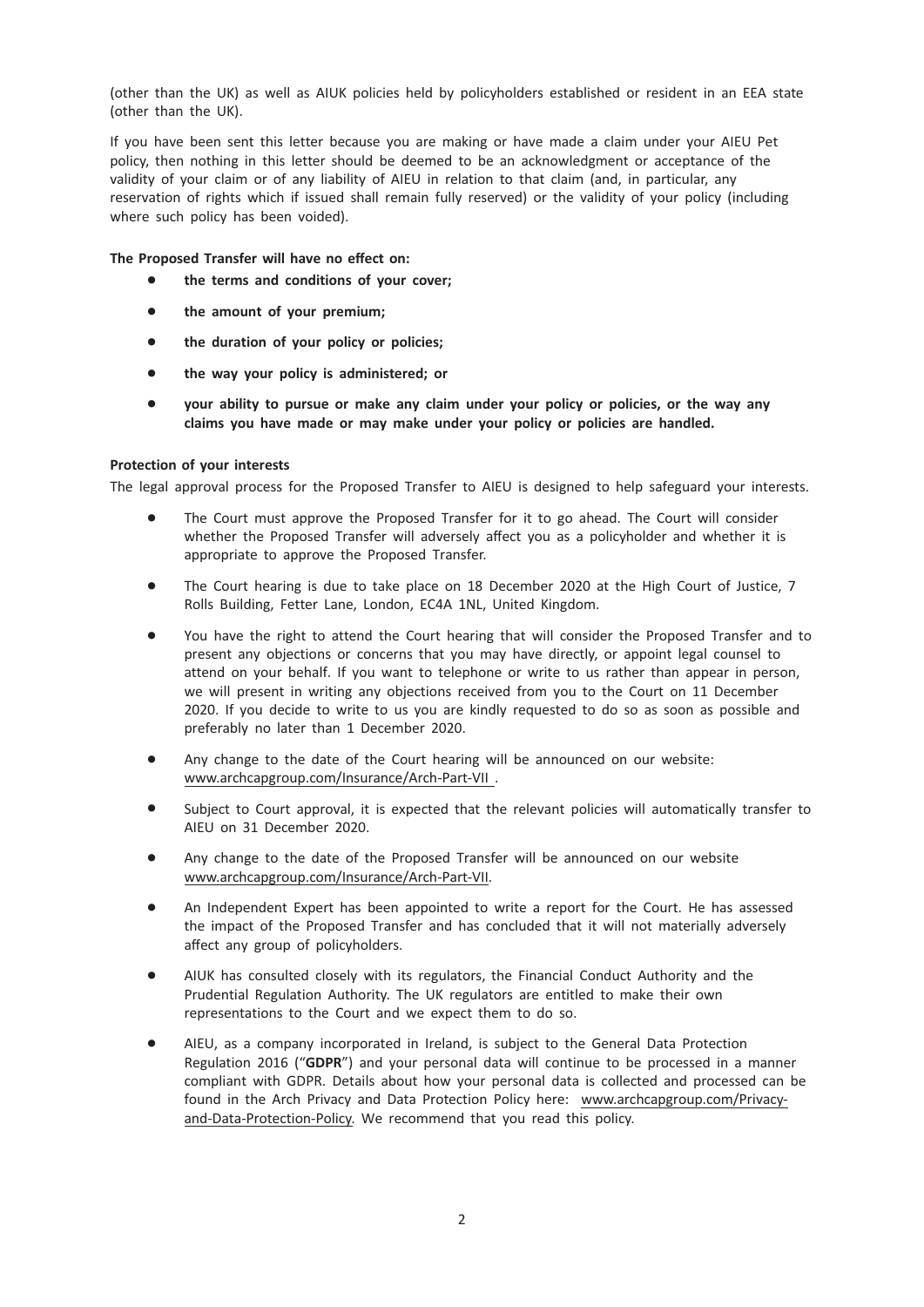# What you should do

Please carefully read the information we have included with this letter.

We have enclosed a booklet containing:

- \* "Questions and Answers" about the Proposed Transfer;
- a summary of the legal document that sets out the terms of the Proposed Transfer (the "Scheme Document");
- a summary of the Independent Expert's report; and
- a copy of a legal notice setting out details of the Court hearing for the Proposed Transfer,

(the "Communication Pack").

## How to make your views known

If you are comfortable with the Proposed Transfer and the information contained in and included with this letter, you do not need to take any further action. However, should you need any further information or if you have any questions or concerns about the Proposed Transfer or consider that you may be adversely affected then please contact us as soon as possible and preferably no later than 1 December 2020. You can:

call the following dedicated helpline, free of charge when calling from the UK, on:

+ 44 (0)808 196 3200

The helpline will not be available outside the hours of 09:00 to 17:00 London time weekdays or on bank holidays and public holidays in the United Kingdom. Callers during those times (or at times when nobody is able to answer the call) will be able to leave a message and request that their call is returned); or

write to us at:

Arch Insurance (EU) dac Level 2, Block 3, The Oval 160 Shelbourne Road Ballsbridge, Dublin 4 Ireland

e-mail us at: Archpart7@archinsurance.co.uk

Please note that the dedicated helpline is for enquires about the Proposed Transfer only. If you have any general questions about your policy, please call your usual broking contact or the person from whom you purchased your policy.

For your convenience, this information is also available on the Arch Group website www.archcapgroup.com/Insurance/Arch-Part-VII , together with full copies of the documents that comprise the Communication Pack, the Scheme Document and the Independent Expert's report. All updates and details about the progress of the Proposed Transfer, including any supplemental Independent Expert's report that may be prepared prior to the Court hearing, will also be posted on this website and will be available from the same address.

If you are aware of anyone else who has an interest in and/or is entitled to claim under your policy, please inform them of the Proposed Transfer and pass on the information contained in this letter and booklet. We will reimburse you any costs incurred with this process with details of your expenses.